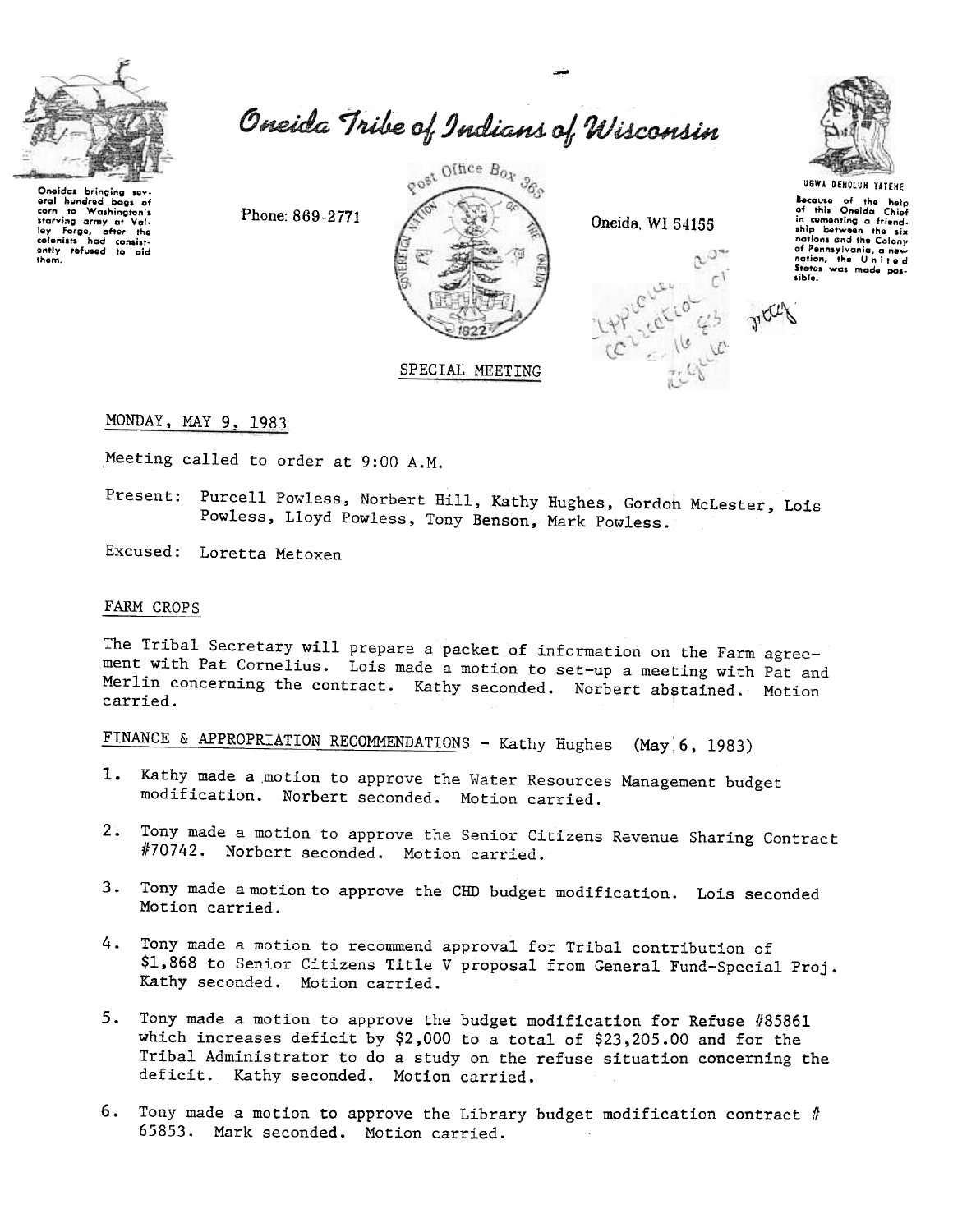Oneida Tribe of Indians of Wisconsin Special Meeting  $-$  May 9, 1983 Page 2

- 7. Mark made a motion to recommend approval of Language modifications which overall decreases the Tribal contribution to \$2,075.00. Kathy seconded. Loi abstained. Motion carried. ~
- 8. Kathy made a motion to table the Land Office request to purchase an IBM typewriter. Norbert seconded. Motion carried.

CONCERNED CITIZEN'S LETTER -Loretta Metoxen

Loretta Metoxen drafted a letter to all the concerned citizens of Green Bay that are opposing the Housing Development at the Benson Site. Norbert made a motion to approve the letter to be sent out with the added correction, "See Attached Letter". Kathy seconded. Motion carried.

### APPLE COMPUTERS - Lloyd Powless

Lloyd has received two requests for apple computers from programs. One from Ann Martin and Amelia Cornelius. There is a need for information storing in both of these programs. Lloyd will follow-up on this memo and get more information about the best way to purchase and show the need..

### JEWELRY DONATION - Lloyd Powless

Norma Powless (Chairman of Miss NCAI). requested a donation from the jewelry at the Museum for fund raising and will also be contacting local Indian Arts & Crafts vendors with a similar request. This request will be referred to Bob Smith. Museum Director.

#### PERSONNEL SELECTION COMMITTEE

Lloyd recommends that the Business Committee post for a new Personnel Selection Committee. This was to have been originally done by April 1, but was deferred until a new Personnel Manager was hired.

Lois made a motion to post for a new PSG and that this be posted until filled Lloyd seconded. Motion carried.

### CONTRACT EMPLOYEE

There have been requests from employee's to have contracts with the Tribe Mark made a motion to direct the Tribal Secretary to put together all the information on contracts the Tribe has with employees. Loretta seconded. Motion carried.

## CIGARETTE MEETINGS IN MADISON

Loretta made a motion to delegate Norbert to attend the cigarette meetings in Madison the week of May 9 through May 13,1983. Lloyd seconded. Motion carried.

# MEETING WITH DON HANAWAY IN GREEN BAY RE: CIGARETTE SITUATION

Lois made a motion to have Lloyd meet with Don Hanaway at the Green Bay Office on May 11, 1983 at 1:30 P.M. Kathy seconded. Motion carried.